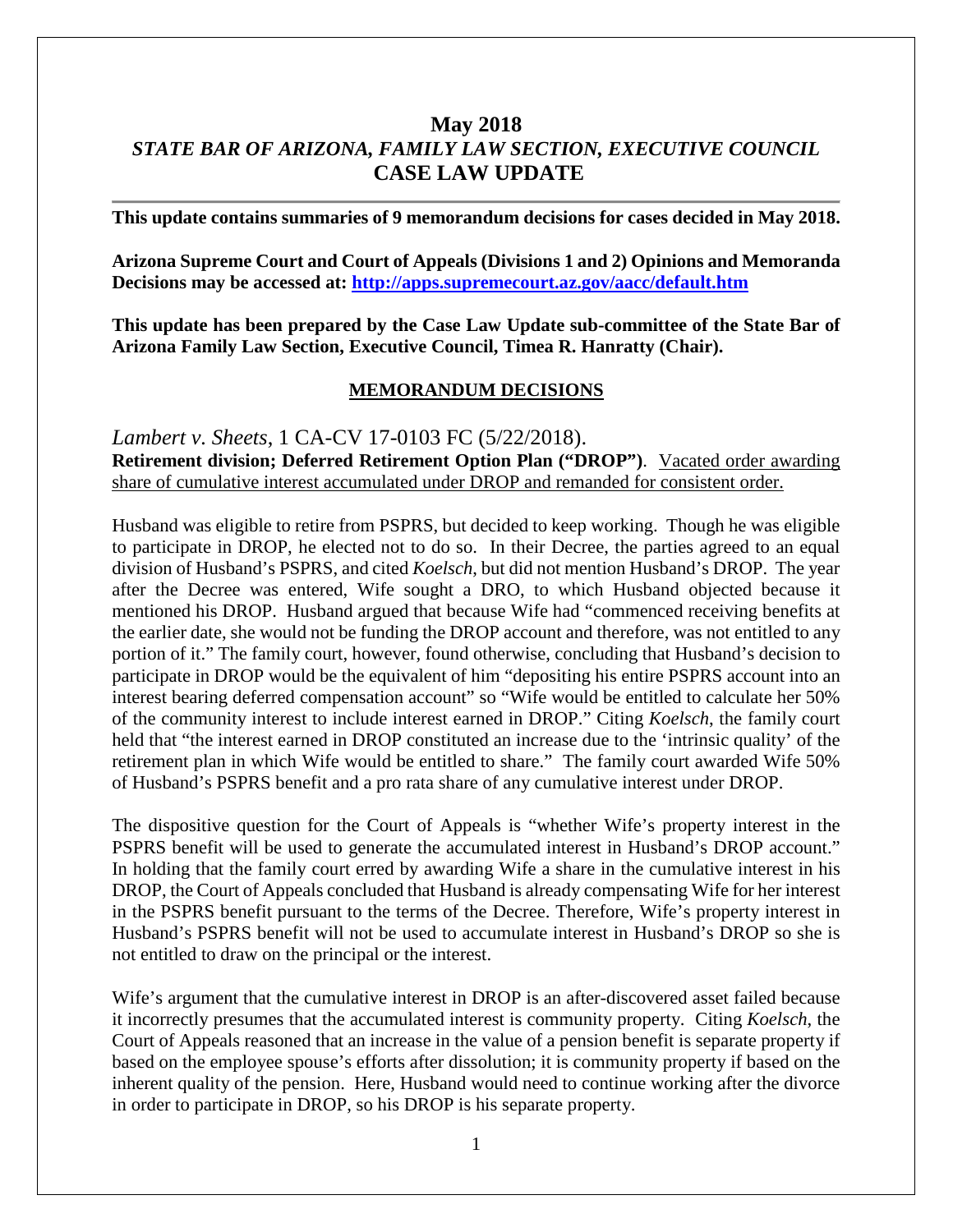# *Burgoyne v. Smith*, 1 CA-CV 17-0408 FC (5/17/2018). **Child Support Arrears**. Affirmed family court's judgment for child support arrears.

Parties' consent decree required Father to pay Mother child support of \$842 per month for their two children and provided the standard termination provision. In May 2009, when the older child emancipated, Father owed \$1,679 in arrearages. Thereafter, Father made no payments for four months, after which he made a payment of \$5,063. In December 2009, Father began making sporadic payments of \$400, along with some larger payments in other months. The youngest child emancipated in May 2011, and Father made his last payment in August 2011, at which point he owed \$9,631.50 in arrearages. As of 2016, Father never petitioned to modify child support. That year, Mother petitioned to modify child support and to hold Father in contempt for non-payment. The family court entered judgment against Father for the \$9,631.50 in principal and almost \$7,000 in interest for payments through May 2011. Father appealed, arguing the modification should be retroactive to the date of the older child's emancipation and alternatively argued Mother was estopped from making a claim for arrears as she accepted reduced payments for four years.

The Court of Appeals affirmed the arrears judgment, citing A.R.S. § 25-327(A), which provides that a child support provision may not be modified as to any amount that accrued as an arrearage before the date of the motion or order to show cause to modify or terminate. The Court of Appeals held that although the older child's emancipation automatically terminated Father's duty to support the child, it did not automatically terminate his \$842 per month child support obligation, because the younger child remained unemancipated, and, per the Guidelines, a "child support order is not automatically reduced by an emancipated child's share, instead, a party must make a written request to modify child support before the child support obligation can be recalculated." It was Father's responsibility to have sought a modification of his court-ordered support obligation when the first child emancipated; because he failed to do so, he remained obligated to pay the \$842 per month. The Court of Appeals further reasoned that the family court has no authority to retroactively modify the amount of arrears that had already accrued.

As for Father's estoppel argument, the Court of Appeals disagreed with Father's argument that Mother's silent acceptance of his partial payments was sufficient conduct to form his estoppel defense, which requires clear and compelling evidence of the three elements of such a defense per *Ray v. Mangum* ("(1) conduct by which one induces another to believe in certain material facts, (2) the inducement results in acts in justifiable reliance thereon, and (3) the resulting acts cause injury"). Further, the Court of Appeals reasoned that "prior failure by a parent to make efforts to collect child support arrearages does not mandate a finding of estoppel," citing *Schnepp v. State*.

### *Baldere v. Stark*, 1 CA-CV 17-0458 FC (5/17/2018).

**Motion for New Trial/to Alter/Amend; Attorneys' Fees**. Affirmed family court's orders denying motion for new trial/to alter/amend and attorneys' fees award.

Parties' decree incorporated stipulation regarding support wherein Husband agreed to pay Wife \$4,000 per month in modifiable spousal support for seven years and \$1,700 per month in child support. Parties informally agreed to reduce his child support obligation after entry of the Decree. Then, Husband petitioned to retroactively modify both support obligations to the date of the informal agreement, wanting to decrease his spousal maintenance to \$1,250, alleging his income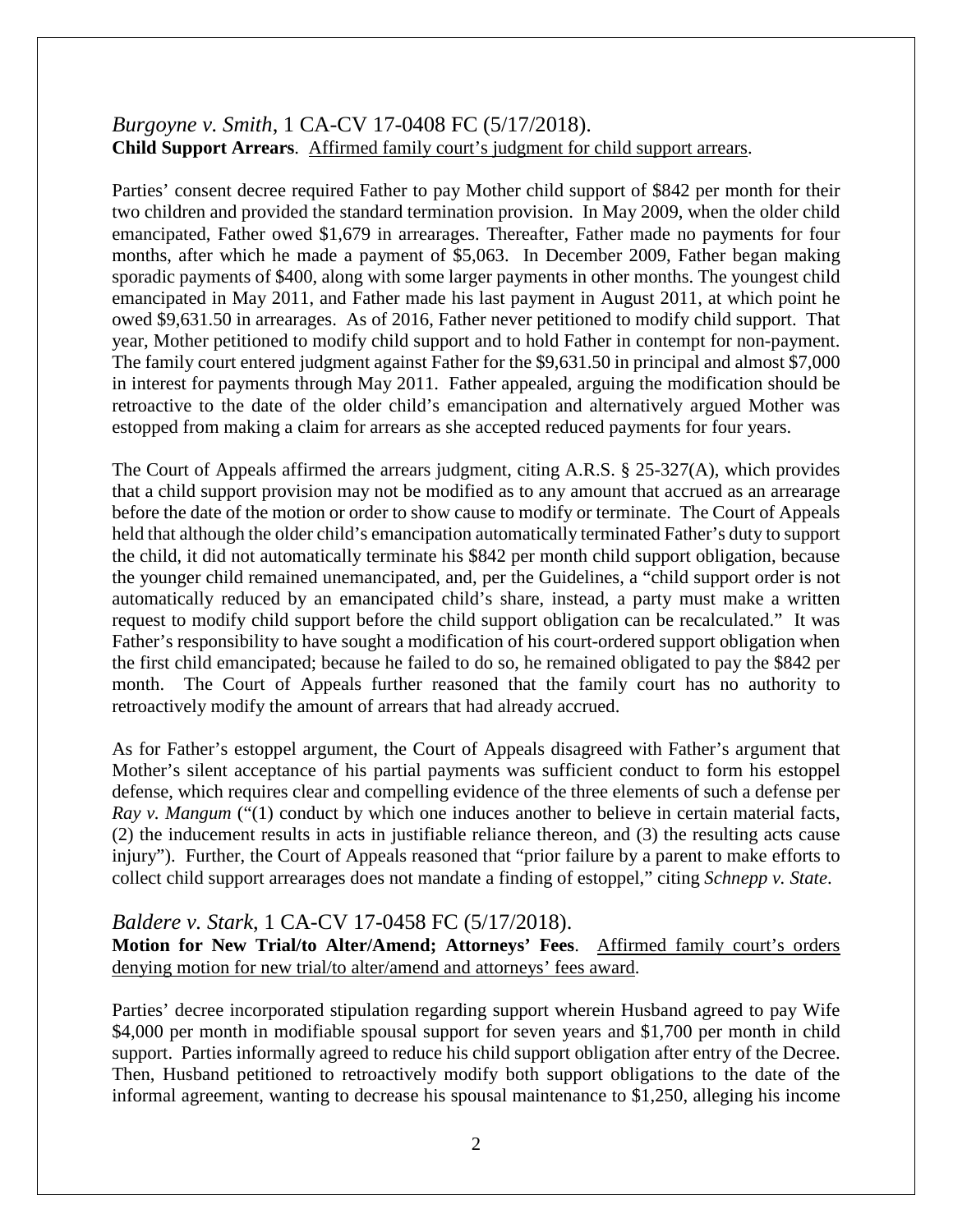had decreased and parenting time increased, both due to changing jobs and moving from Peru to Arizona. He also argued his monthly expenses had increased due to remarrying. Mother argued Husband's income was based on his pre-Peru historical average income so there was no substantial and continuing change in circumstances warranting modification.

At trial, Husband's only evidence regarding his income was his AFI and estimated 2016 taxes. He conceded that at the time of the Decree, the parties knew his job in Peru was temporary, yielded a higher salary than his prior earnings, and his income would decrease once his job ended. The family court denied Husband's request for modification of spousal maintenance, but reduced his child support to \$305, and awarded Wife her attorneys' fees. Father moved for new trial or to alter or amend the judgment, arguing the family court failed to apply equitable doctrines of estoppel and/or waiver, which doctrines would have made him eligible to modify spousal maintenance and avoid child support arrears. He attached documents to his motion, which were never admitted into evidence at trial. The family court denied his motion, because the "rules do not permit a party to wait until after an adverse final order, and then present new evidence or arguments" and because his motion did not identify any ground for relief under Rule 83(A), and even if he did, he supported his arguments with unadmitted exhibits that existed at the time of trial, not newly discovered evidence. The family court also awarded Wife all of her attorneys' fees based on a disparity in financial resources and Husband's unreasonable positions. Husband appealed the denial, arguing waiver does not apply because he directly appealed the denial of a motion for new trial, and characterized his evidentiary omissions as a simple failure to use technical legal terms. Husband also appealed the family court's award to Wife of her attorneys' fees, arguing the family court should have only considered the parties' incomes after spousal maintenance was accounted for in both parties' incomes.

The Court of Appeals affirmed, partly because Husband did not raise the equitable defenses prior to the filing of his Rule 83 motion, that he had waived those issues on appeal. Regarding the family court's award to Wife of all of her attorneys' fees, the Court of Appeals found that even if the family court had accounted for spousal maintenance when determining the financial resources of the parties, Husband's income was still \$30,000 greater than Wife's. Further, the Court of Appeals found the family court did not abuse its discretion when finding Husband acted unreasonably, and the family court cited specific instances of Husband's unreasonableness, including his unreasonable settlement position, which was contrary to law.

### *Young v. Young*, 1 CA-CV 17-0302-FC (5/17/2018).

**Findings; Division of Property; Spousal Maintenance**. Vacated family court's distribution of community's interest in retirement account and remanded for reconsideration thereof.

Family court stated on the record at trial that it did not find spousal maintenance was appropriate, but found Husband's counsel's suggestion (Wife showed up late to trial) that Husband's Thrift Savings Plan ("TSP") of more than \$300,000 should be divided via monthly payments to Wife of \$1,500 for seven years. In the Decree, however, the \$1,500 per month for 84 months was "as and for spousal maintenance" while all accrued benefits in Husband's TSP was awarded to Husband.

Wife appealed, arguing the court denied her an equitable share of community property by awarding all of Husband's TSP to Husband and erred in its award of spousal maintenance to equalize an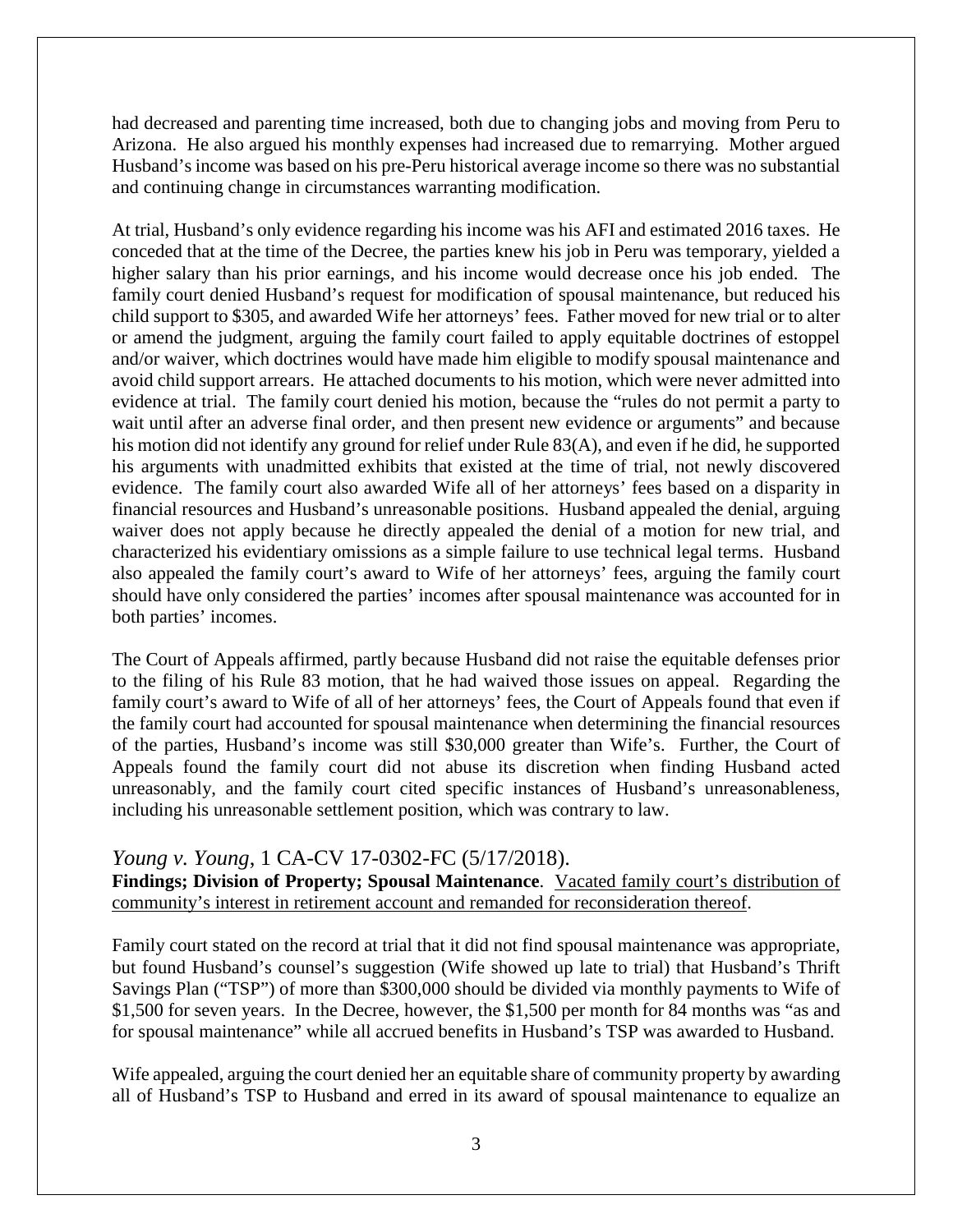otherwise inequitable distribution of community property, given that she was entitled to at least \$157,850 of the TSP and the award only amounted to \$126,000. Husband argued the Decree mistakenly characterized the payments as spousal maintenance, but did not abuse its discretion in dividing the community property, given that it ordered him to pay substantial community debts.

The Court of Appeals found the Decree lacked the appropriate findings necessary to divide community property in the way the family court did here and erred in characterizing the payments as spousal maintenance since it made no findings -319 findings and stated on the record that it did not find spousal maintenance appropriate. The Court of Appeals further found the monthly payments were an unequal means of distributing Wife's one-half share of the TSP as they were taxable to Wife and she'd lose considerable value due to the passage of time over 84 months.

## *Brumley v. Brumley*, 1 CA-CV 17-0498 FC (5/15/2018).

**Domestic Violence; Legal Decision-Making; Parenting Time; Attorneys' Fees; Supervised**  Parenting Time Costs; Evaluator's Costs. Affirmed family court's orders granting joint legal decision-making, equal parenting time, award of attorneys' fees, and award of costs for supervised parenting time and psychological evaluation.

Mother obtained an Order of Protection ("OOP") against Father that included their child as a protected person and Father filed for divorce later that same month. Mother sought sole legal decision-making and indefinite supervised parenting time for Father due to a history of domestic violence ("DV"). At the contested OOP hearing, Mother alleged only incidents of verbal abuse and destruction of property that occurred prior to the birth of the parties' child. The family court upheld the OOP and Father did not have contact with the child for over a year. The family court appointed a Court-Appointed Advisor ("CAA"), who concluded that Father yells, verbally attacks, and throws and breaks things. The CAA recommended Father undergo a psychiatric evaluation ("IPE"). Due to Mother's allegation that Father had a history of alcohol abuse, the family court also ordered him to randomly alcohol test. The IPE recommended Father complete adjunct services, noted Father's negative alcohol test results, and was favorable to Father's parenting relationship with his sons not common to the marriage. As a result, the CAA recommended Father be reintroduced to the parties' child via supervised visits to transition to unsupervised.

After the OOP expired, the family court held a temporary orders hearing, found a history of DV existed, and ordered supervised weekly parenting time for Father with other adjunct services. Father completed all adjunct services prior to trial and began supervised parenting time. Neither his counselor nor his therapist recommended supervised parenting time continue. At trial, Mother admitted to throwing a bottle through a glass window, and to arguing, yelling, and fighting with Father and the parties' children from prior relationships. None of the reports of the multiple professionals involved indicated the parties' child was in danger around Father.

In considering whether the DV was "significant," the family court defined "significance" as "a product of three factors: (1) the seriousness of the particular incident of domestic violence, (2) the frequency or pervasiveness of the domestic violence, and (3) the passage of time and its impact." The family court found the DV was not significant, that Father had rebutted the presumption in -403.03(D), and Mother was unreasonable regarding her position on parenting time because she refused to even consider unsupervised parenting time despite the reports of the professionals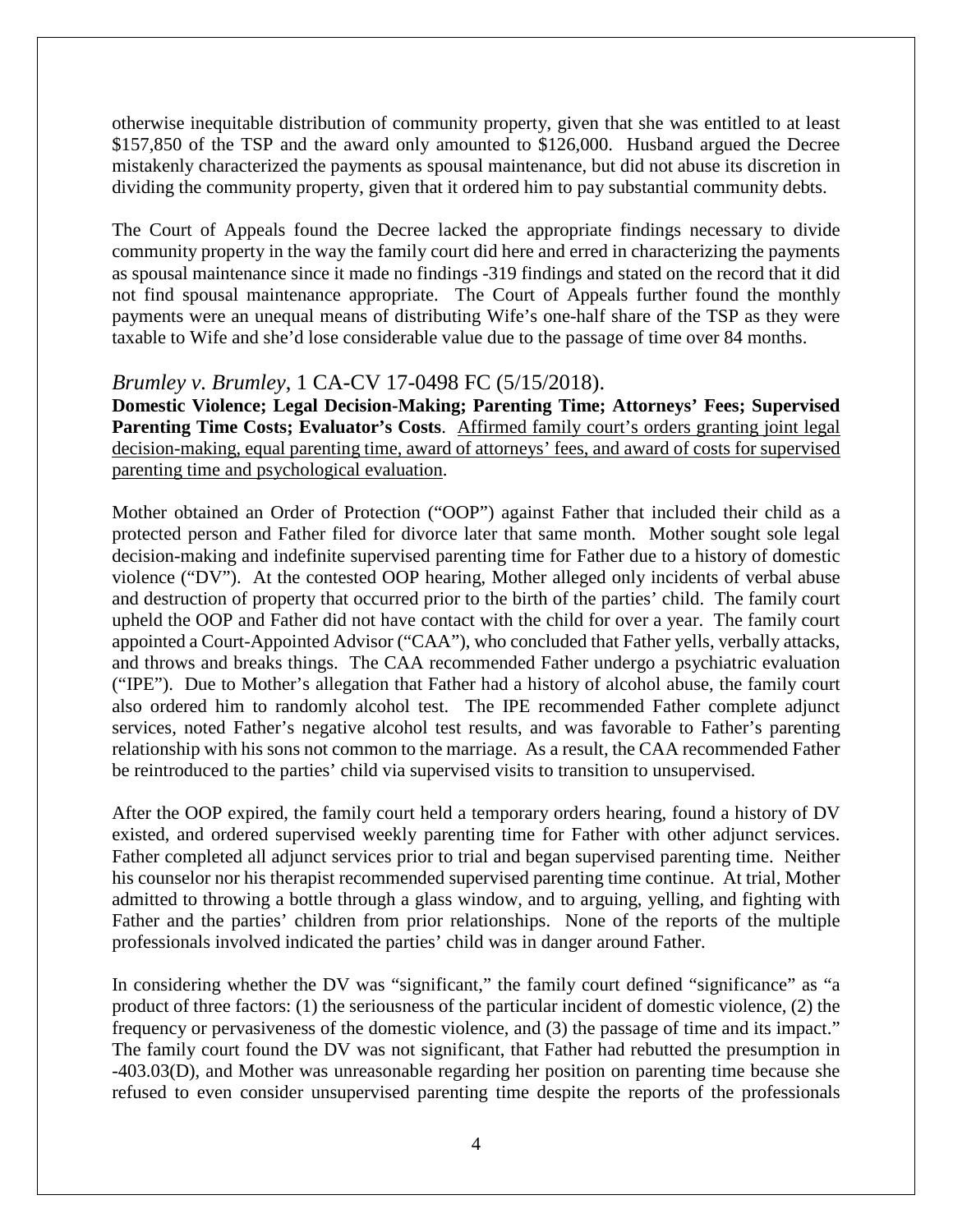involved and Father's negative alcohol test results. Mother's allegations were also found to have expanded the length and cost of the litigation. The family court therefore awarded Father joint legal decision-making, unsupervised equal parenting time, a portion of his attorneys' fees, and half of the costs related to prior supervised parenting time, and all of the costs related to the IPE.

Mother appealed, arguing there was a plethora of evidence related to Father's DV, which the family court failed to consider because it did not specifically reference each piece of admitted evidence. Mother also argued the attorneys' fees and other costs awards were error because her trial position was not unreasonable as she had a duty to protect her children from DV. She further argued the costs awards were an extension of punishment in addition to the attorneys' fee award.

The Court of Appeals found the fact that the family court did not reference every single piece of evidence did not mean it failed to consider it, but instead, means the family court did not find certain evidence/testimony credible. Further, Mother offered no evidence at the OOP hearing or in any of the family court hearings that the parties' child was a victim of DV or in danger so her argument that she was reasonable in protecting the children from DV did not hold water. The Court of Appeals found the evidence was sufficient to uphold the family court's rulings, despite the contradictory evidence and the family court's findings were detailed. In reaching this conclusion, the Court of Appeals cited -403(A)(8), which requires the family court to consider whether there has been DV as defined by -403.03(C), and if it does so find, the court then must determine whether the DV itself was significant or the *history* of DV was significant, and if it finds either are significant, it shall not award joint legal decision-making to the offending parent. The Court of Appeals also cited -403.03(D), which is triggered when the family court does not find that the DV was significant and creates a rebuttable presumption that sole or joint legal decisionmaking to the offending parent is contrary to the child's best interests, but which may be rebutted by consideration of the factors in -403.03(E).

### *Caprio v. Tomson*, 1 CA-CV 17-0396-FC (5/15/2018).

**Continuances; Withdrawal of Counsel**. Vacated orders allowing Husband's counsel to withdraw and denying trial continuance and remanded.

During the course of the dissolution action, Husband's counsel repeatedly failed to communicate with Wife's counsel, leading to a fee award in favor of Wife, and failed to appear at a scheduled deposition with Husband. The court threatened fees if counsel could not provide proof of an alleged scheduling conflict that he alleged caused the failure to appear, and admonished counsel for his repeated failures and notified him that it would be reporting him to the State Bar. One day before trial, Husband's counsel filed a combined motion to withdraw (without consent) and motion to continue. Counsel alleged Husband had terminated him.

At the time of trial, the court inquired whether Husband wished to terminate his counsel, and Husband stated "I have not terminated [my counsel] yet, but yes, Your Honor. I don't feel like he's been ethical with me[.]" The court granted the withdrawal and denied the motion to continue without further comment. Husband then read a statement to the court enumerating significant issues with his counsel, including counsel's alleged admission of mental illness. Husband then asserted his concern that counsel's "grossly inadequate representation" would unfairly influence the outcome of trial, and again asked for a continuance, which was again denied. Husband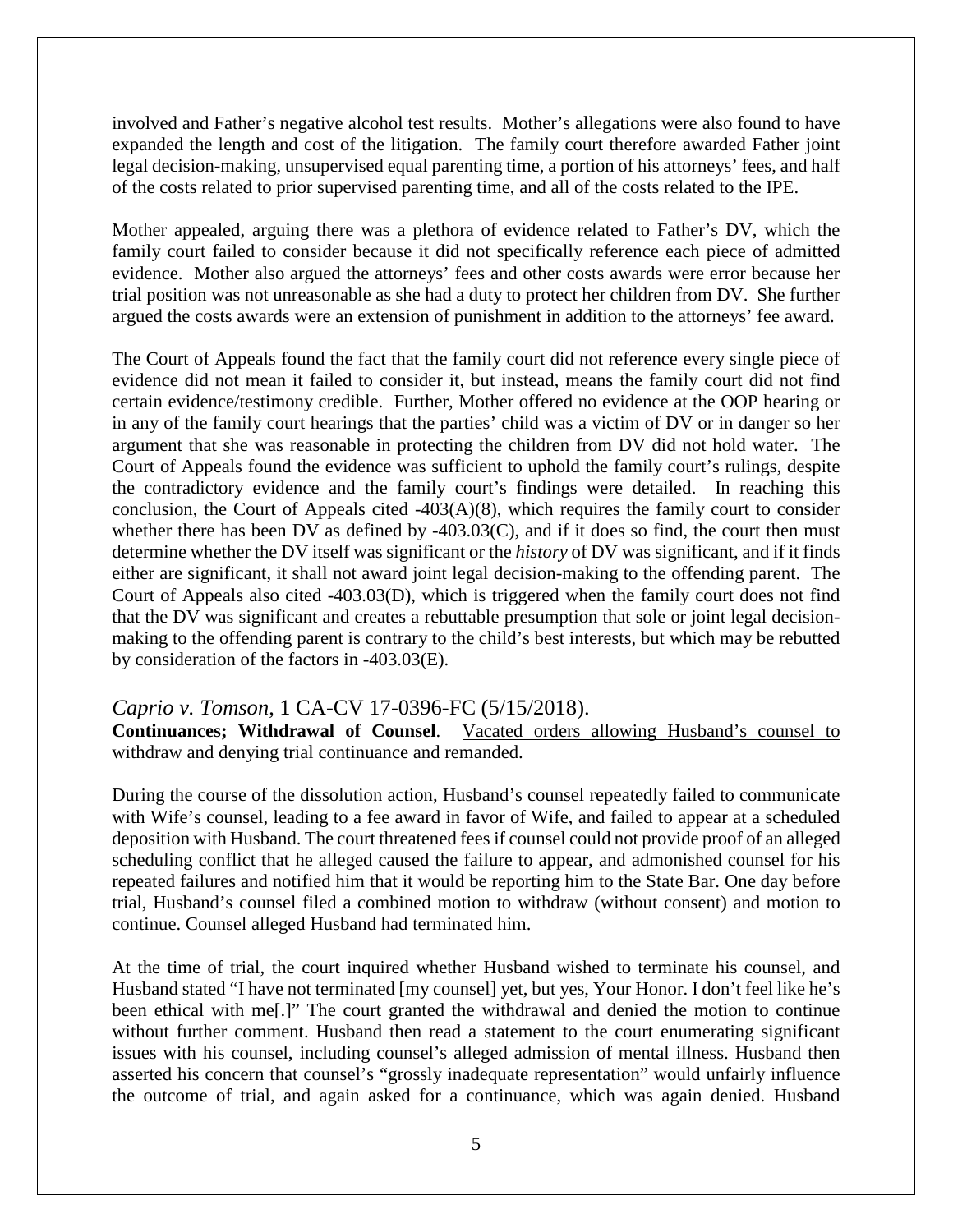repeatedly asserted his inability to proceed with his case during the trial, and generally ineffectively represented himself. The court entered a dissolution decree, found Husband had acted unreasonably during the litigation and awarded fees to Wife. Husband appealed.

In vacating the family court's orders, the Court of Appeals reasoned that although the family court has discretion to permit or deny motions to withdraw and for continuances, the family court abused its discretion both by granting the motion to withdraw and by denying the motion to continue. Rule 9 requires either signature of a substituting attorney or good cause to permit withdrawal after trial has been set. Counsel's motion lacked either requirement, and the client further indicated his objection to the withdrawal when questioned by the court. Furthermore, Rule  $77(C)(1)$  requires a court to find "sufficient grounds and good cause" before granting a continuance after a matter is set for trial. The facts showed Husband demonstrated good cause, and there was no evidence indicating the motion was in bad faith or for purposes of delay. The situation with his counsel was "unique and serious" as previously recognized by the court. Therefore, the family court abused its discretion in granting the motion to withdraw and denying the continuance.

#### *Lacy v. Lacy*, 1 CA-CV 17-0437-FC (5/8/2018).

**Spousal Maintenance; Attorneys' Fees**. Affirmed denial of spousal maintenance, award of fees against Wife's counsel, and award of fees to Husband.

The parties entered into a Rule 69 interim agreement regarding spousal maintenance to Wife and awarding her interim possession of a trailer so that she could live in it. Wife and her counsel then failed to appear at a status conference and Wife's counsel failed to appear at trial and another status conference, prompting the court to file a petition for civil contempt against him. Wife proceeded to trial with new counsel. At trial, Wife's testimony as to her inability to work due to disability was contradicted by her daughter and her roommate. Her roommate also testified to selectively producing medical records that would support the spousal maintenance claim, and to planning for her to be unemployed during the litigation. Both witnesses also testified that Wife was not living in the trailer and Wife testified that she sold the trailer without permission of the court. The court issued findings and entered a decree finding Wife was ineligible for spousal maintenance and had acted in bad faith in selling the trailer. Wife was ordered to pay Husband's attorney's fees and costs. Wife's counsel failed to appear in court on four separate occasions and, after hearing on order to show cause, was found to have willfully violated two direct orders and to be in violation of Rule 92. The Court issued an arrest warrant against attorney and set bond payable to Husband in partial satisfaction of the fee award. Upon attorney's arrest, the bond was ordered held until further order of the court. Wife appealed.

The Court of Appeals held that because sufficient evidence existed to support the family court's determination that Wife was not credible in her spousal maintenance testimony, the court did not abuse its discretion in finding she was not entitled to an award. The Court of Appeals also found that sufficient evidence existed to support an award of attorneys' fees and costs. Finally, the Court of Appeals found that although the family court initially incorrectly relied upon Rule 92 to impose sanctions against Mother's counsel, it later clarified that the bond was not to be used to pay Husband's attorney's fees as a sanction against the attorney. An independent basis existed for the award of fees against Wife separate from her counsel's misconduct. Therefore, it was not an abuse of discretion to decline to order Wife's counsel to pay Husband's fees and costs as a sanction.